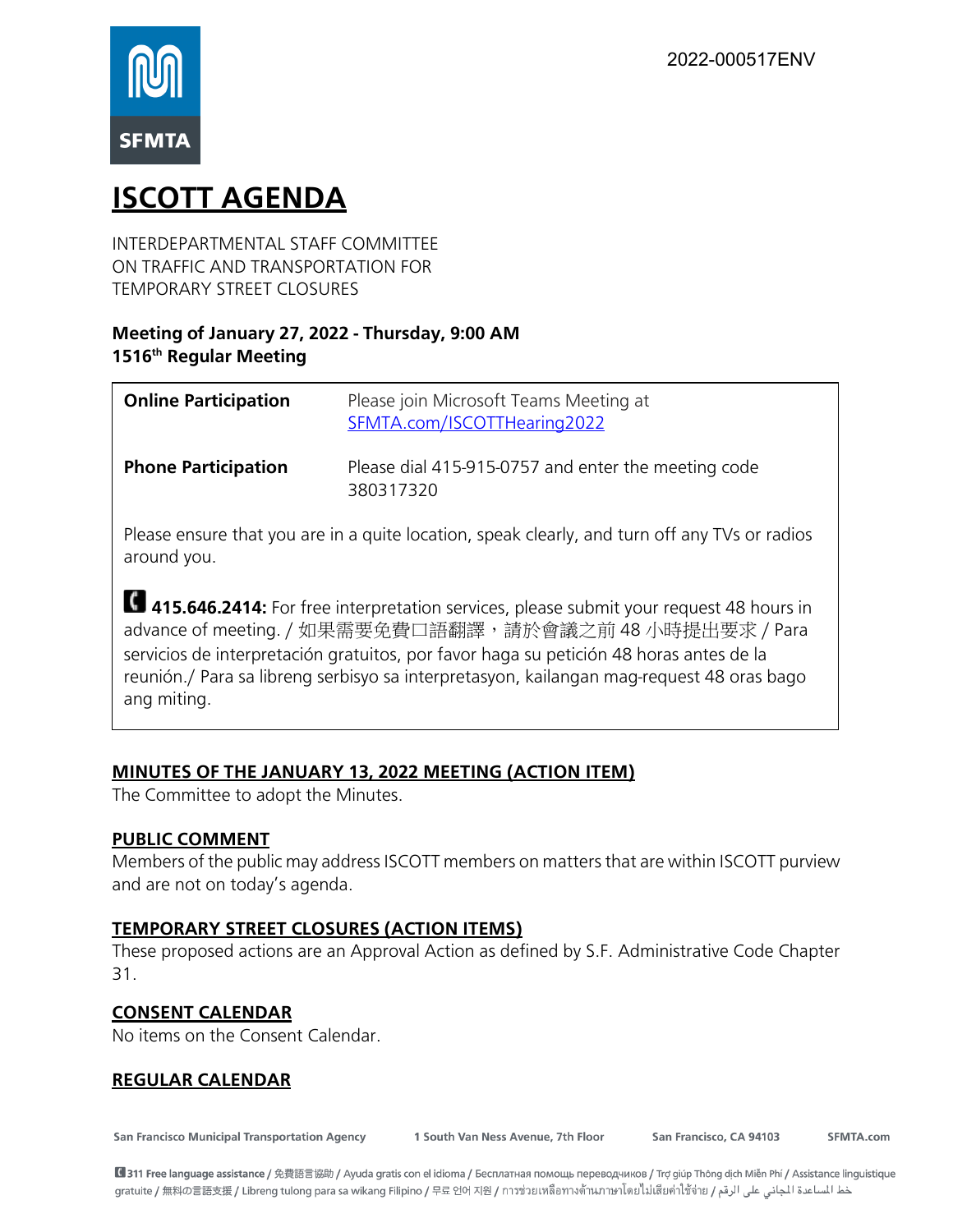

# **TEMPORARY STREET CLOSURES (ACTION ITEMS)**

- A. Jefferson Street between Hyde Street and Westerly Terminus Sunday, February 6, 2022, 7:00 am to 6:00 pm **Blessing of the Bay Waters**
- B. Jefferson Street between Hyde Street and Westerly Terminus Sunday, September 4, 2022, 5:00 pm to Monday, September 5, 2022, 1:00 pm **Alcatraz Invitational Swim**
- C. Balmy Street between 24<sup>th</sup> and 25<sup>th</sup> streets Saturday, February 12, 2022, 12:01 pm to 5:00 pm **Neighborhood Cultural Market**
- D. 22nd Street between Valencia and Mission streets; Bartlett Street between 21<sup>st</sup> and 22<sup>nd</sup> streets; Intersection: Bartlett Street at 22<sup>nd</sup> Street with the exception of northbound Bartlett Street traffic turning West Thursday, March 17, 2022 to Thursday, November 10, 2022 1:00 pm to 9:00 pm EACH THURSDAY **Mission Community Farmers' Market**
- E. Stockton Street between Filbert and Union streets Saturday, March 19, 2022, 6:00 am to 2:00 pm **Alfa Romeo Car Show and Lunch**
- F. Irving Street between  $9<sup>th</sup>$  and  $10<sup>th</sup>$  avenues Sunday, April 10, 2022, 7:00 am to 7:00 pm and Sunday, May 8, 2022, 7:00 am to 7:00 pm and Sunday, June 12, 2022, 7:00 am to 7:00 pm and Sunday, July 10, 2022, 7:00 am to 7:00 pm and Sunday, August 14, 2022, 7:00 am to 7:00 pm and Sunday, September 11, 2022, 7:00 am to 7:00 pm and Sunday, October 9, 2022, 7:00 am to 7:00 pm and Sunday, November 13, 2022, 7:00 am to 7:00 pm **Inner Sunset Flea Market**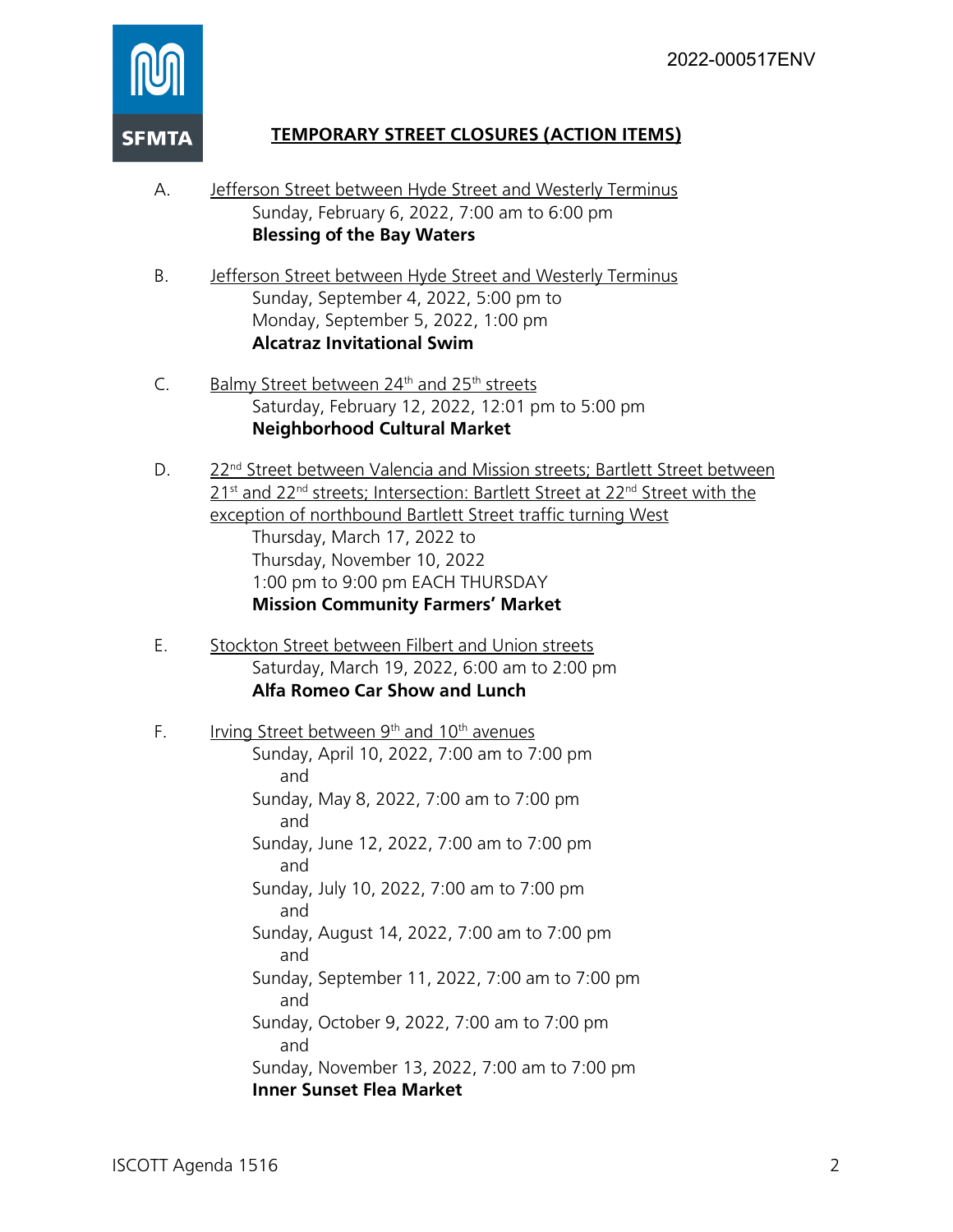

# **TEMPORARY STREET CLOSURES (ACTION ITEMS)**

G. Ellis Street between Polk and Taylor streets; Turk Street between Polk and Hyde streets; Golden Gate Avenue between Polk and Jones streets; Larkin Street between O'Farrell and Grove streets; Intersections: Fulton Street, Golden Gate Avenue, Turk Street, and Ellis Street at Larkin Street; Ellis Street and Golden Gate Avenue at Hyde Street (Local access allowed along route)

Sunday, April 10, 2022, 10:00 am to 4:30 pm **Sunday Streets – Tenderloin**

H. Mission Street between Theresa Street and Geneva Avenue; Cotter Street, Francis Street, Santa Rosa Avenue, Onondaga Avenue, and Seneca Avenue between Mission Street and Alemany Boulevard; Ocean Avenue between Persia Avenue and Mission Street; Intersections: Amazon Avenue, Seneca Avenue, Italy Avenue (local access for Safeway parking lot only), France Avenue, Onondaga Avenue, Russia Avenue, Leo Street, Ruth Street, Persia Avenue, San Juan Avenue, Norton Street, Brazil Avenue, Harrington Street, Santa Rosa Avenue, Excelsior Avenue, Francis Street, and Cotter Street at Mission Street

Sunday, June 12, 2022, 10:00 am to 4:30 pm **Sunday Streets – Excelsior**

- I. Valencia Street between Duboce Avenue and  $26<sup>th</sup>$  Street; 23<sup>rd</sup> Street between San Jose Avenue and Bartlett Street; 15<sup>th</sup> Street, 19<sup>th</sup> Street, 20<sup>th</sup> Street, 21<sup>st</sup> Street, 22<sup>nd</sup> Street, and 23<sup>rd</sup> Street between Guerrero Street and Mission Street and all alleys and intersections bounded by 14<sup>th</sup> Street, Guerrero Street, 25<sup>th</sup> Street and Mission Street; Intersections: 15<sup>th</sup> Street, 17<sup>th</sup> Street, 19<sup>th</sup> Street, 20<sup>th</sup> Street, 21<sup>st</sup> Street, 22<sup>nd</sup> Street, 23<sup>rd</sup> Street, 25<sup>th</sup> Street, Clinton Park, Brosnan Street, Rosa Parks Lane, Clarion Alley, Sycamore Street, Liberty Street, and Hill Street at Valencia Street Note: 17<sup>th</sup> Street access closed except to police and emergency vehicles Sunday, July 10, 2022, 10:00 am to 4:30 pm **Sunday Streets – Mission**
- J. Folsom Street between Spear and 9<sup>th</sup> streets; Intersections Closed: Main Street, Beale Street, Fremont Street, Essex Street, Hawthorne Street, Mabini Street, Falmouth Street, Harriet Street, Russ Street, Moss Street, Columbia Square, Sherman Street, Langston Street, Rausch Street, Hallam Street, Rodgers Street, and 8th Street at Folsom Street Sunday, August 21, 2022, 10:00 am to 4:30 pm

**Sunday Streets – Soma**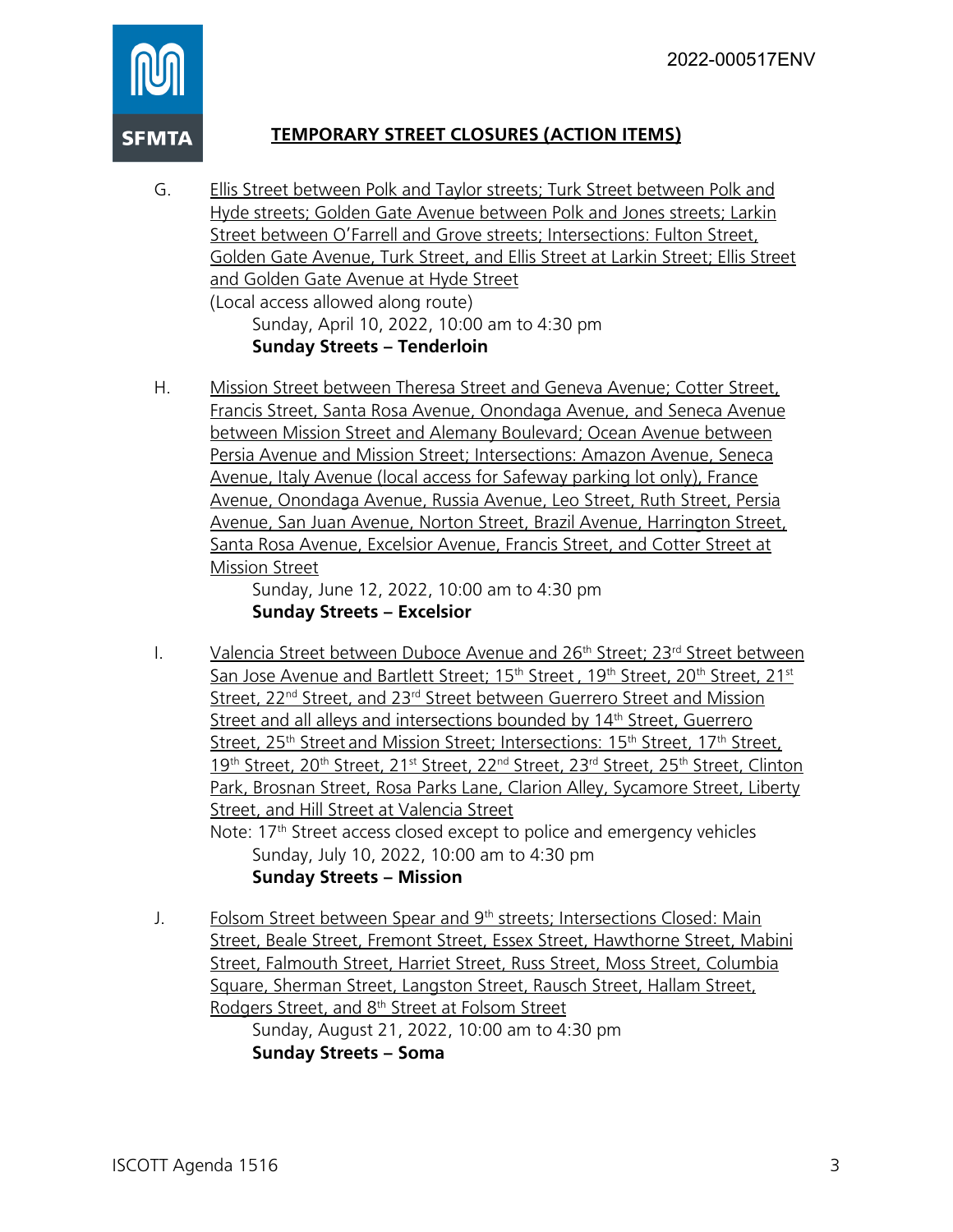

# **TEMPORARY STREET CLOSURES (ACTION ITEMS)**

K. Fillmore Street between Fulton Street and Geary Boulevard; Baker Street between Fulton and Fell streets; Fulton Street between Baker and Fillmore streets; O'Farrell Street between Fillmore Street and 40' West of Fillmore Street; Turk Street between 40' East of Fillmore Street and 40' West of Fillmore Street; Intersections Closed: O'Farrell Street, Turk Street, Golden Gate Avenue at Fillmore Street; Steiner Street, Pierce Street; Scott Street, Broderick Street, and Baker Street at Fulton Street; Baker Street at Grove Street

Note: Local Access allowed to Fillmore Center Garage Entrance via Steiner Sunday, September 18, 2022, 10:00 am to 4:30 pm **Sunday Streets – Western Addition**

ISCOTT Agenda 1516 4